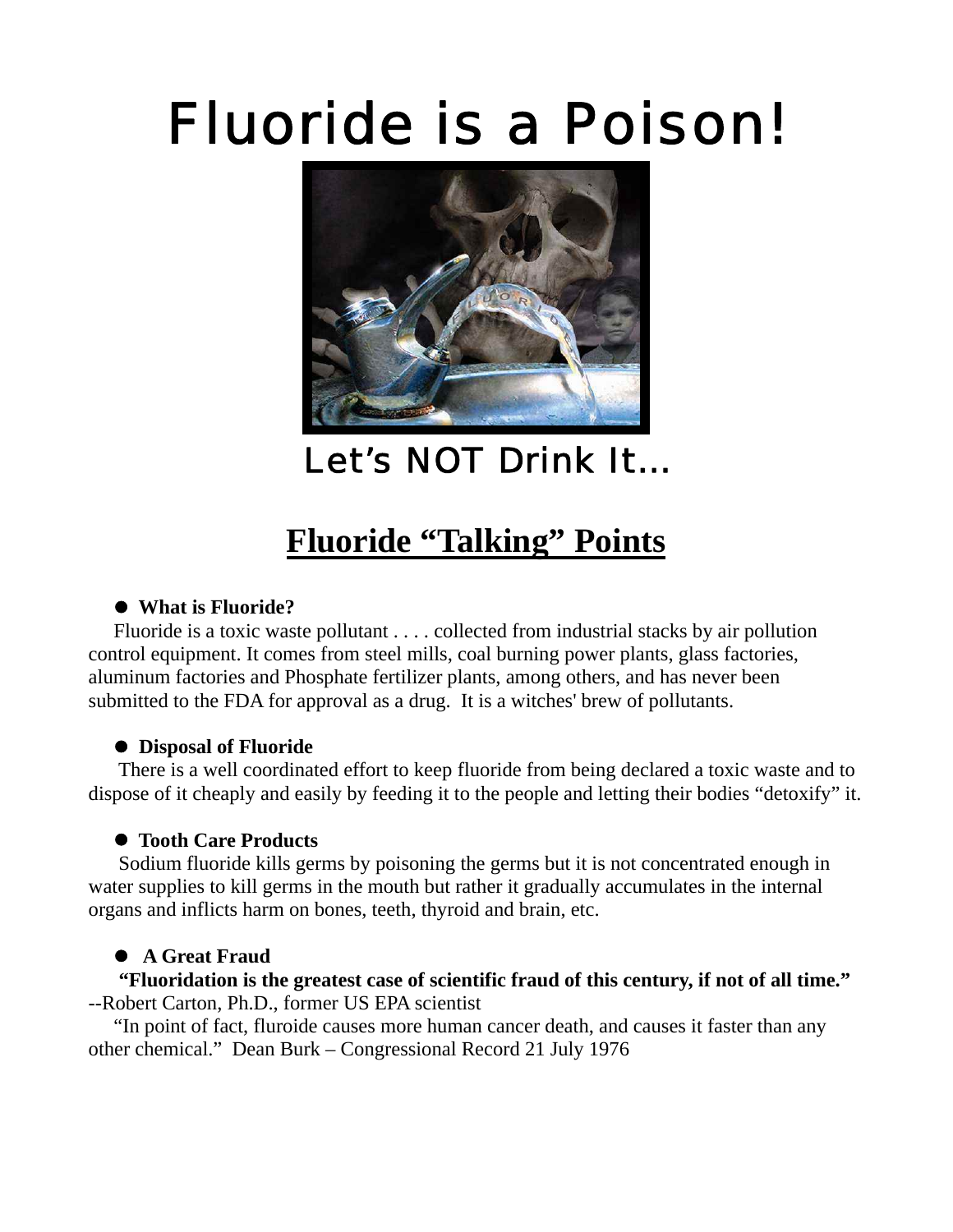#### **• Fluoride is a Poison**

 "Fluoride is more toxic than Lead and only marginally less toxic than Arsenic." --Clinical Toxicology of Commercial Products, 5th Edition 1984

#### z **"We would not purposely add arsenic to the water supply. And we would not purposely add lead. But we do add fluoride.**

#### **• The fact is that fluoride is more toxic than lead and just slightly less toxic than arsenic.**

 From 30,000-50,000 deaths/year are directly traceable to fluoridation; 10,000-20,000 of these deaths being from fluoride induced cancers." --Dr. John Yiamouyianni

#### **• Fluoridation Leads to Diseases**

 "In point of fact, fluoride causes more human cancer deaths, and causes it faster, than any other chemical." --Dean Burke, Former Chief Emeritus, US National Cancer Institute

 Dr. John Yiamouyiannis states that from 30,000-50,000 deaths a year are directly traceable to fluoridation and 10,000-20,000 of these deaths are from fluoride induced cancers.

#### **• Follow the Money**

 In 1969, the country of Sweden intended to fluoridate their water supply due to the strong advice of Professor Yngve Ericsson, a Swedish dentist who was also the senior representative on the World Health Organization's Expert Committee on Fluoridation and highly enriched by two profitable patents on fluoride toothpaste. A subsequent investigation disclosed that the comparative studies done simply didn't exist! The WHO report was deemed unacceptable from a scientific point of view and that some of the claims lack any and every basis in fact. Study deemed grossly defective. Sweden remains non-fluoridated, to this day.

#### **• Proof That Fluoridation Doesn't Prevent Tooth Decay**

 If fluoridation were effective in preventing cavities, Native Americans would have the least cavities. They have had forced fluoridation for approximately 62 years yet four large reliable studies show INCREASED tooth cavities.

#### **• Fluoride Increases Uptake of Other Poisons**

 Fluoride and aluminum in the body will tend to combine more avidly and cause serious problems such as kidney damage and dementia and Alzheimers.

#### z **Enzyme Damage**

 The fluoride ion is also a major enzyme poison which is ruinous to good health. To avoid fluoride is to prevent the destruction of 83 enzymes essential to health as listed with references in *Good Teeth, Birth to Death* by Gerard F. Judd, Ph.D.

#### **• Fluoride Damages Many Organs**

 Fluoride damages the left occipital lobe of the brain making people less energetic. (Dan Montgomery –Population Control)